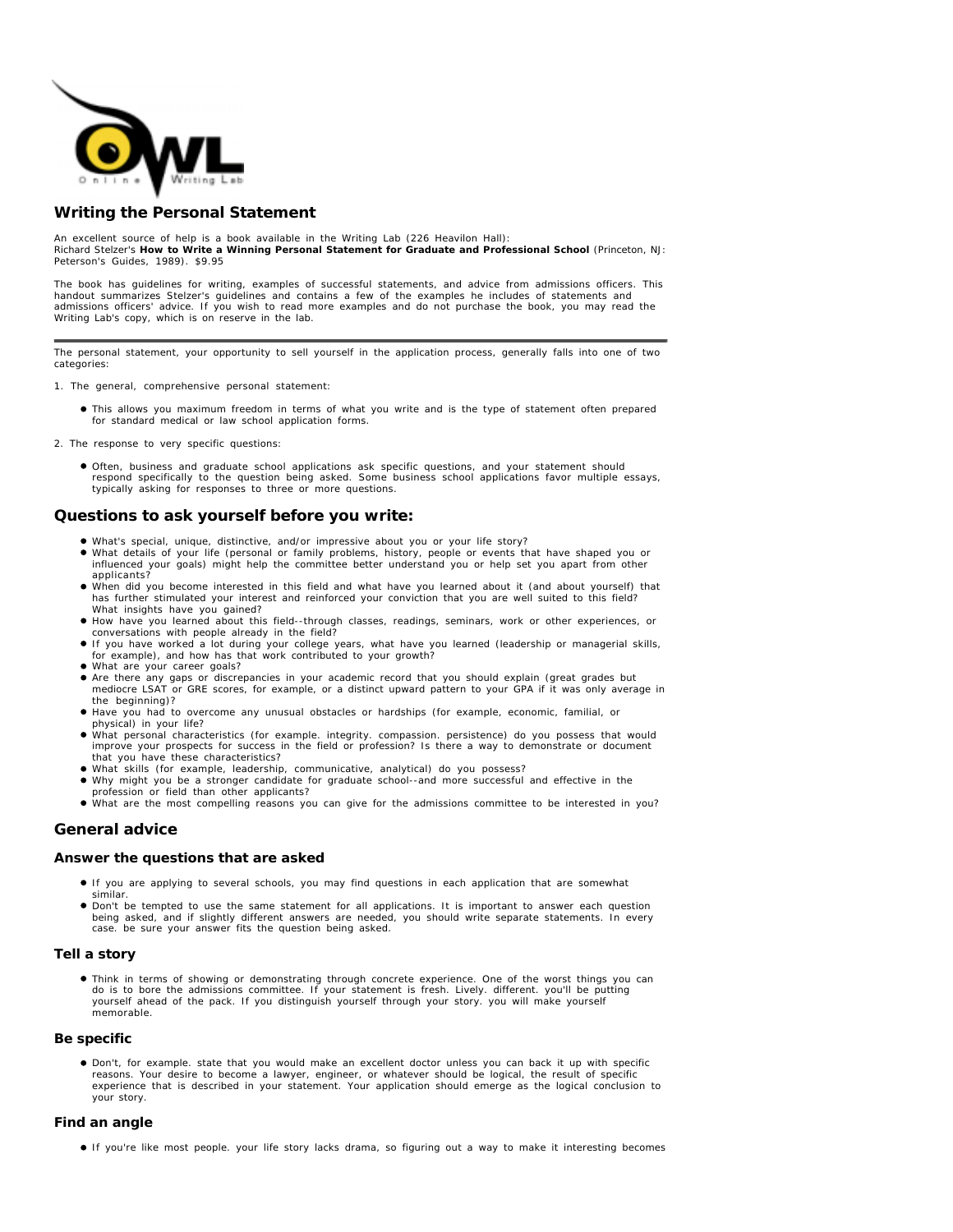the big challenge. Finding an angle or a "hook" is vital.

#### **Concentrate on your opening paragraph**

The lead or opening paragraph is generally the most important. It is here that you grab the reader's attention or lose it. This paragraph becomes the framework for the rest of the statement.

### **Tell what you know**

The middle section of your essay might detail your interest and experience in your particular field, as well as some of your knowledge of the field. Too many people graduate with little or no knowledge of the nuts and bolts of the profession or field they hope to enter. Be as specific as you can in relating what you know<br>about the field and use the language professionals use in conveying this information. Refer to experiences<br>(work, attended, or any other source of specific information about the career you want and why you're suited to it. Since you will have to select what you include in your statement, the choices you make are often an indication of your judgment.

#### **Don't include some subjects**

There are certain things best left out of personal statements. For example, references to experiences or accomplishments in high school or earlier are generally not a good idea. Don't mention potentially controversial subjects (for example, controversial religious or political issues).

#### **Do some research, if needed**

If a school wants to know why you're applying to it rather than another school, do some research to find out what sets your choice apart from other universities or programs. If the school setting would provide an important geographical or cultural change for you, this might be a factor to mention.

#### **Write well and correctly**

Be meticulous. Type and proofread your essay very carefully. Many admissions officers say that good written<br>skills and command of correct use of language are important to them as they read these statements.<br>Express yoursel

#### **Avoid clichés**

A medical school applicant who writes that he is good at science and wants to help other people is not exactly expressing an original thought. Stay away from often-repeated or tired statements.

### **Some examples of successful statements**

#### **Statement #1**

My interest in science dates back to my years in high school, where I excelled in physics, chemistry, and math.<br>When I was a senior, I took a first-year calculus course at a local college (such an advanced-level class was available in high school) and earned an A. It seemed only logical that I pursue a career in electrical engineering.

When I began my undergraduate career, I had the opportunity to be exposed to the full range of engineering courses, all of which tended to reinforce and solidify my intense interest in engineering. I've also had the opportunity to study a number of subjects in the humanities and they have been both enjoyable and enlightening, providing me with a new and different perspective on the world in which we live.

In the realm of engineering, I have developed a special interest in the field of laser technology and have even been taking a graduate course in quantum electronics. Among the 25 or so students in the course, I am the sole undergraduate ate. Another particular interest of mine is electromagnetics, and last summer, when I was a technical assistant at a world-famous local lab, I learned about its many practical applications, especially in relation to microstrip and antenna design. Management at this lab was sufficiently impressed with my work to ask that I return when I graduate. Of course, my plans following completion of my current studies are to move directly into graduate work toward my master's in science. After I earn my master's degree, I intend to start work on my Ph.D. in electrical engineering. Later I would like to work in the area of research and development for private industry. It is in R & D that I believe I can make the greatest contribution, utilizing my theoretical background and creativity as a scientist.

I am highly aware of the superb reputation of your school, and my conversations with several of your alumni have served to deepen my interest in attending. I know that, in addition to your excellent faculty, your computer facilities are among the best in the state. I hope you will give me the privilege of continuing my studies at your fine institution.

(Stelzer pp. 38-39)

#### **Statement #2**

Having majored in literary studies (world literature) as an undergraduate, I would now like to concentrate on English and American literature.

I am especially interested in nineteenth-century literature, women's literature, Anglo-Saxon poetry, and folklore and folk literature. My personal literary projects have involved some combination of these subjects. For the oral section of my comprehensive exams, I specialized in nineteenth century novels by and about women. The relation ship between "high" and folk literature became the subject for my honors essay, which examined Toni Morrison's use of classical, biblical, African, and Afro-American folk tradition in her novel. I plan to work further on this essay, treating Morrison's other novels and perhaps preparing a paper suitable for publication.

In my studies toward a doctoral degree, I hope to examine more closely the relationship between high and folk literature. My junior year and private studies of Anglo-Saxon language and literature have caused me to consider the question of where the divisions between folklore, folk literature, and high literature lie. Should I attend your<br>school, I would like to resume my studies of Anglo-Saxon poetry, with special attention to its folk eleme

Writing poetry also figures prominently in my academic and professional goals. I have just begun submitting to the smaller journals with some success and am gradually building a working manuscript for a collection. The dominant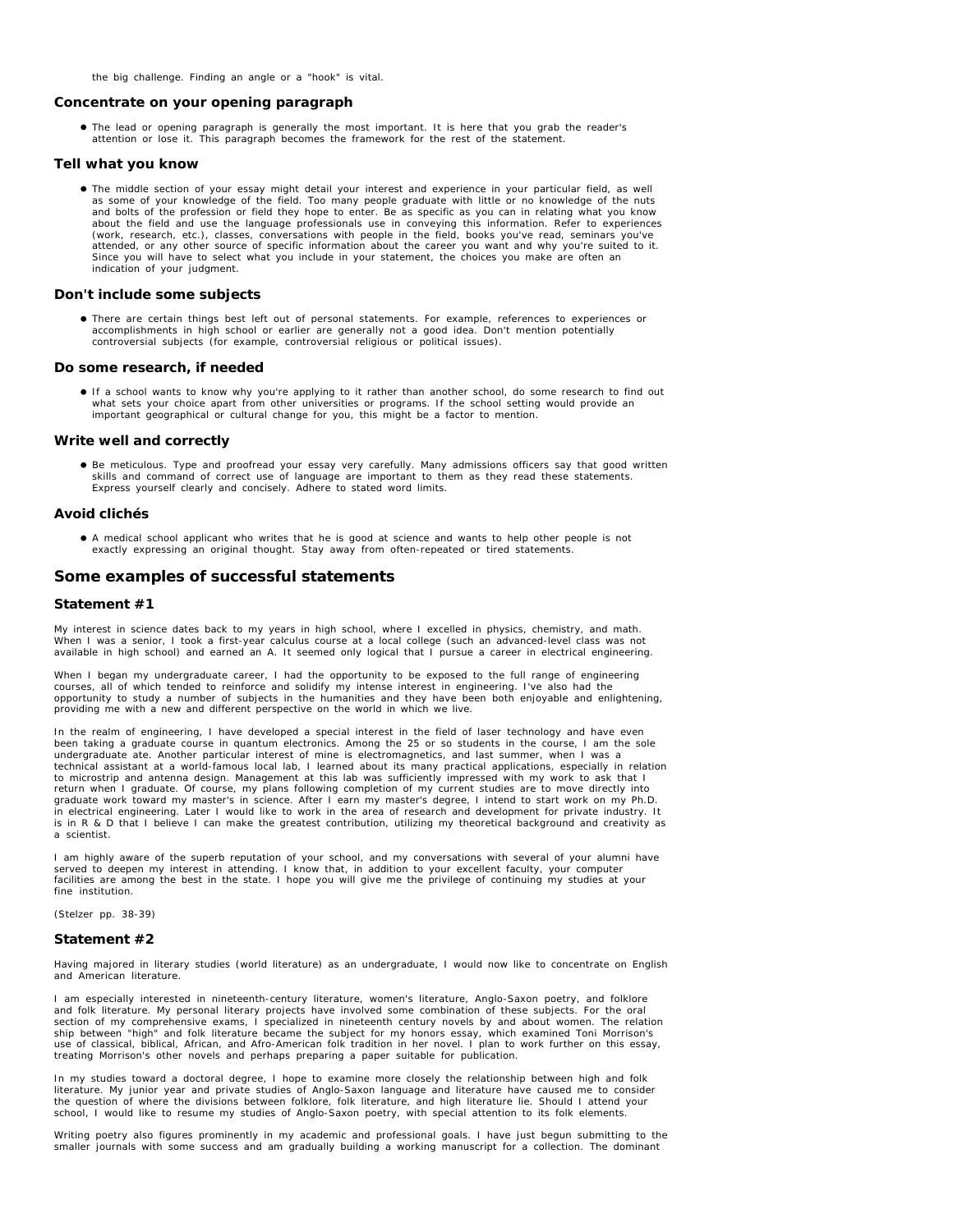theme of this collection relies on poems that draw from classical, biblical, and folk traditions, as well as everyday experience, in order to celebrate the process of giving and taking life, whether literal or figurative. My poetry draws<br>from and influences my academic studies. Much of what I read and study finds a place in my creative wo the tools used by other authors in the past.

In terms of a career, I see myself teaching literature, writing criticism, and going into editing or publishing poetry.<br>Doctoral studies would be valuable to me in several ways. First, your teaching assistant ship program literature would advance my other two career goals by adding to my skills, both critical and creative, in working with language. Ultimately, however, I see the Ph.D. as an end in itself, as well as a professional stepping stone; I enjoy studying literature for its own sake and would like to continue my studies on the level demanded by the Ph.D. program.

(Stelzer pp. 40-41)

## **Some advice from admissions representatives:**

## **Lee Cunningham Director of Admissions and Aid The University of Chicago Graduate School of Business**

The mistake people make most often is not to look at what the questions are asking. Some people prepare generic statements because they're applying to more than one school and it's a lot of work to do a personal essay<br>for each school. On the other hand, generic statements detract from the applicant when we realize that we're underestimate the kind of attentions that is paid to these essays. Take a look at what the essay asks and deal with those issues articulately and honestly.

At least 2, and sometimes 3, people read each essay. I read them to make the final decision. Our process works so that each person who reads the application does a written evaluation of what he or she has read and the written evaluations are not seen by the other reader.

(adapted from Stelzer, p. 49)

## **Steven DeKrey Director of Admissions and Financial Aid J. L. Kellogg Graduate School of Management (Northwestern University)**

We're looking for a well-written, detailed essay that responds directly to the question. The questions are about<br>extracurricular activities, motivation, challenges, commitment to the school that kind of thing. We see a var develops the response, is all part of the answer. The level of effort applicants put into essays varies considerably, which sends messages to the admissions committee as well. Over-involved, elaborate essays send one message, while very brief and superficial essays send another message.

Trying to second-guess what we are looking for is a common mistake--which we can sense.

We can tell when applicants use answers to other schools' questions for our essays; we're sensitive to this. Poorly written essays are a bad reflection on the applicant.

Don't over-elaborate; we're reading a lot of these kinds of essays. Also, don't be too brief or superficial. We like to have major ideas presented well.

( adapted from Stelzer, p. 55)

## **Michael D. Rappaport Assistant Dean of Admissions UCLA School of Law**

Applicants should take the time to look at what the law school is asking them to write about. At UCLA, we say, "we know you have lots of extracurricular activities--we want to know how you differ, what makes you unique? What can you bring to the first year class that's going to make you distinctive from the other 99 people who are already<br>there?" The fact that you were active in your fraternity or sorority is really not going to do it. What we're attractive as a law student for the first-year class. Maybe what's going to make them distinctive is the fact they spent six months living in a log cabin in Alaska. You try to give the law school some justification for admitting you.<br>With a lot of people, there's nothing that's going to make them distinctive. If that's the case, they'v recognize that, indeed, the essay is not going to make that much difference here at UCLA.

We're also asking if there's any reason their LSAT or grades are not predictive. You'd be amazed at the number of people who completely ignore this--they don't take advantage of the opportunity.

Most law schools operate fairly similarly. There's a certain group of applicants whose grades and LSAT scores are so high that the presumption is that the applicants are going to be admitted unless they do something terribly stupid to keep themselves out. I have seen applicants whose personal statement has done that, but it's extremely rare. At the other extreme is another group of applicants who, no matter what they write, are not going to get in.

The applicant has to realize, first of all, where he or she stands. If you have a straight-A grade point average and a perfect LSAT score, you don't have to spend a lot of time worrying about your personal statement. On the other hand, if you know you're in the borderline area, that's where the personal statement becomes very, very important.

The applicant should take the time to read the application to see what the schools are asking for. Sometimes the school will ask for a general description of why you want to go to law school, or why they should admit you,<br>something of that nature. In such case you can be fairly sure that the school is just interested in the essay to how well you write. So what you say isn't as important as how you say it. On the other hand, some schools are more specific--UCLA being a very good example of that.

Make sure the essay is grammatically and technically correct and well written. Avoid sloppy essays, coffee stained essays, or ones that are handwritten so you can't read them. You'd be amazed at what we get!